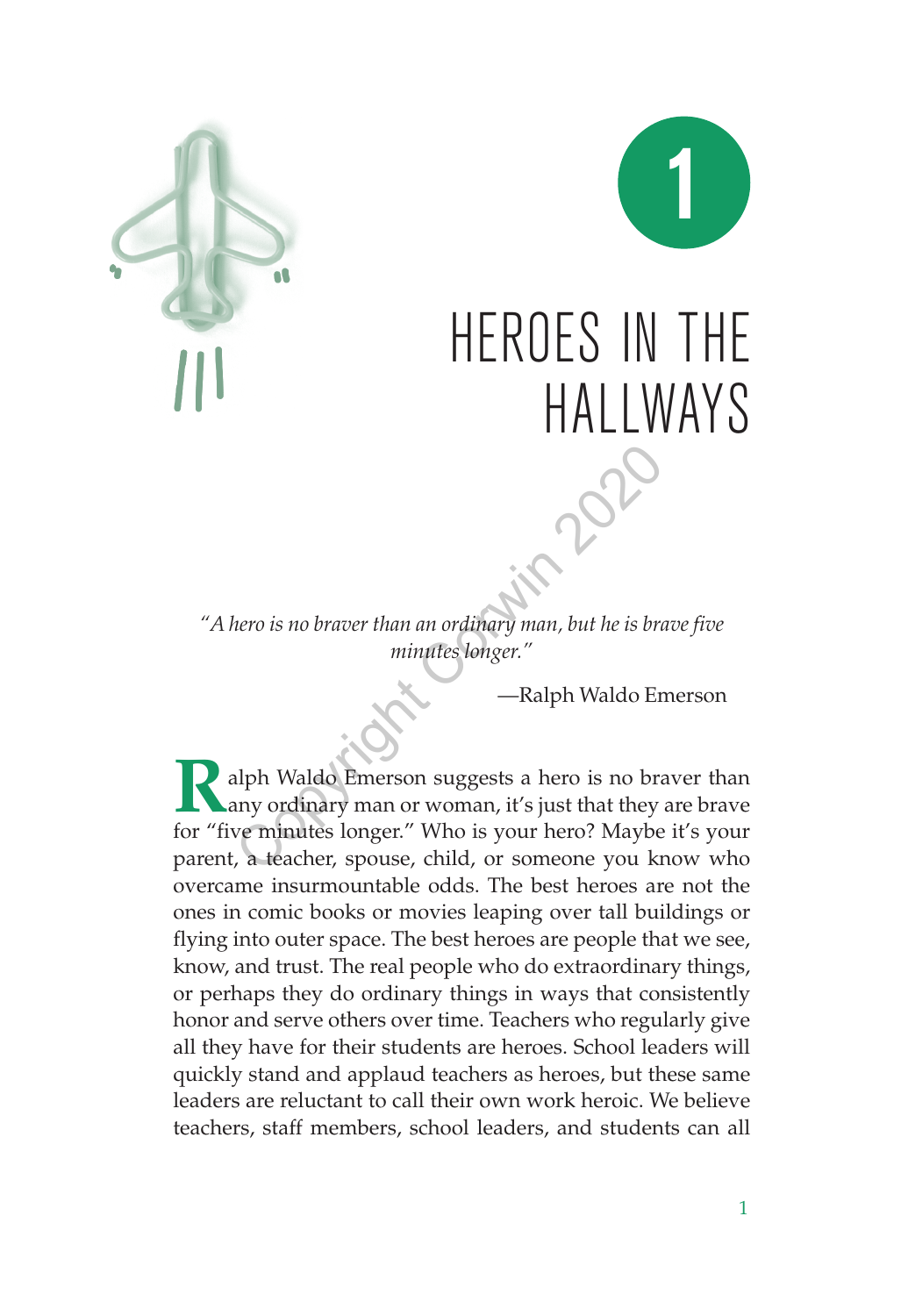The best heroes are people who we see, know, and trust.

@DrBillZiegler @DrDaveRamage

be real heroes. Our hallways are filled with current and potential heroes!

We don't need superpowers to be a kid's hero!

What we need is to be there for them. Kids need us to invest in them, come alongside them, and empower them. They need to know that we care for their well-being and future. School leaders often get sucked into a vortex of doubt and disbelief, fearing that they don't have the ability and power to truly move a school forward and make a difference in the life of a kid. Just the opposite is true! Our schools and kids are going to be successful if we commit to being hero building leaders dedicated to preparing kids for their unknown future.

We don't see exemplary school leaders as heroes who are superhuman and therefore faultless, immune to pain and failure, or inaccessible to others. Just the opposite, they are highly relational, focused on servant leadership, resilient, fierce, relentless, and tireless advocates for kids. These advocates for kids and staff are the heroes who are making real, sustainable, and positive change for their schools. It's leaders like this who we seek to empower, encourage, and inspire with this book so that they can continue the great work of hero building and leadership in their schools. chool forward and make a difference in the in<br>the opposite is true! Our schools and kids are<br>ccessful if we commit to being hero building l<br>d to preparing kids for their unknown future.<br>on't see exemplary school leaders as

Hero-building leadership is dependent on collaborative leadership. It's not about one leader driving the school forward but rather a collaborative focus of leaders committed to the mission of building heroes. Hero builders are leaders who understand that collaboration is key to success, the foundation of growth, and the heartbeat of progress for the work of creating hero students who will change the world. In *Collaborative Leadership* (2017), Peter DeWitt writes, "Collaborative leadership includes the purposeful actions we take as leaders to enhance the instruction of teachers, build deep relationships with all stakeholders, and deepen our learning together." It's this type of leadership that hero-building leadership strives to build on and nurture. Faculty, staff, students, parents, and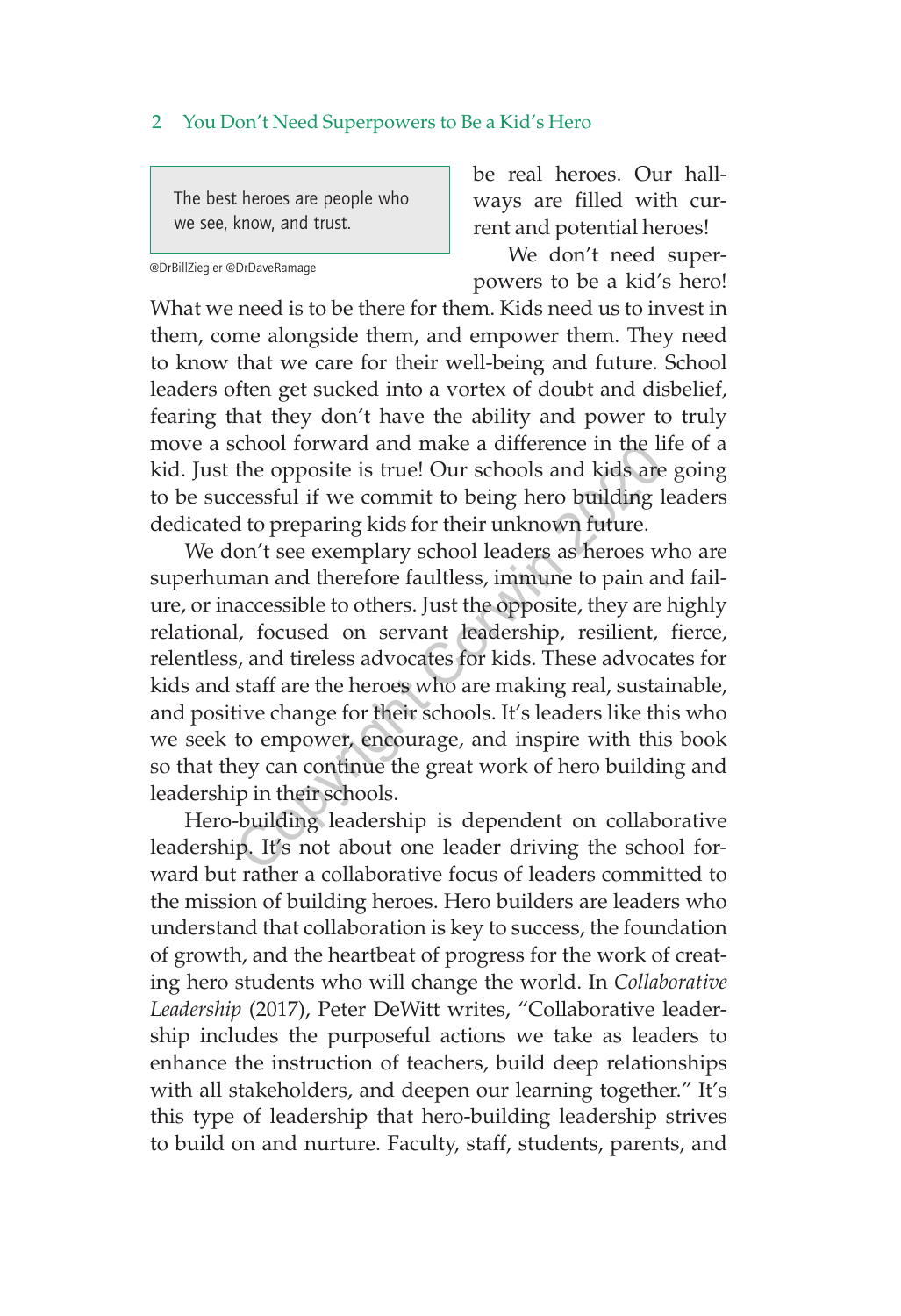other adults who engage in hero-building leadership nurture, develop, and build students who are the heroes for their community, region, and the world. Our students are the young heroes who will transform our world and serve to bring about positive change for generations. We passionately believe that if the schools don't get things right, the world never will.

*You Don't Need Superpowers to Be a Kid's Hero* is written to inspire extraordinary school leaders who equip and empower their students and staff to do amazing things. This chapter will tell the stories of school leaders doing heroic things for students. These heroes in the hallways are daily making a difference in the lives of students and staff.

They are working tirelessly to be advocates for kids, to innovate learning, to strengthen community partnerships, and to make the tough and courageous decisions to move their schools, learning, and students forward.

*You Don't Need Superpowers to Be a Kid's Hero* is written to inspire extraordinary school leaders who equip and empower their students and staff to do amazing things.

@DrBillZiegler @DrDaveRamage

These stories span the country and include elementary school, middle school, and high school from urban, rural, and suburban settings that include students as diverse as the communities represented. They feature leaders who are advocating for kids in a way that empowers and inspires. We hope you will enjoy reading the stories of these school leaders, be encouraged by their work, equipped by the strategies they're using, and inspired to continue doing amazing things for your students, staff, and community. The matrice of students and difference in the lives of students are<br>
to be advocates for<br>
o innovate learning,<br>
the a Kid's Hero is written<br>
engthen community<br>
or ships, and to make<br>
leaders who equip and ength and courage

All of these leaders would humbly say they are just showing up every day to do what's best for kids. If you were to ask their students, parents, or staff, they would say they have a real hero in their school's hallway. As you read their stories, it may remind you of a real hero who influenced you. Their leadership may be a significant factor in your calling to make a difference as a school leader yourself.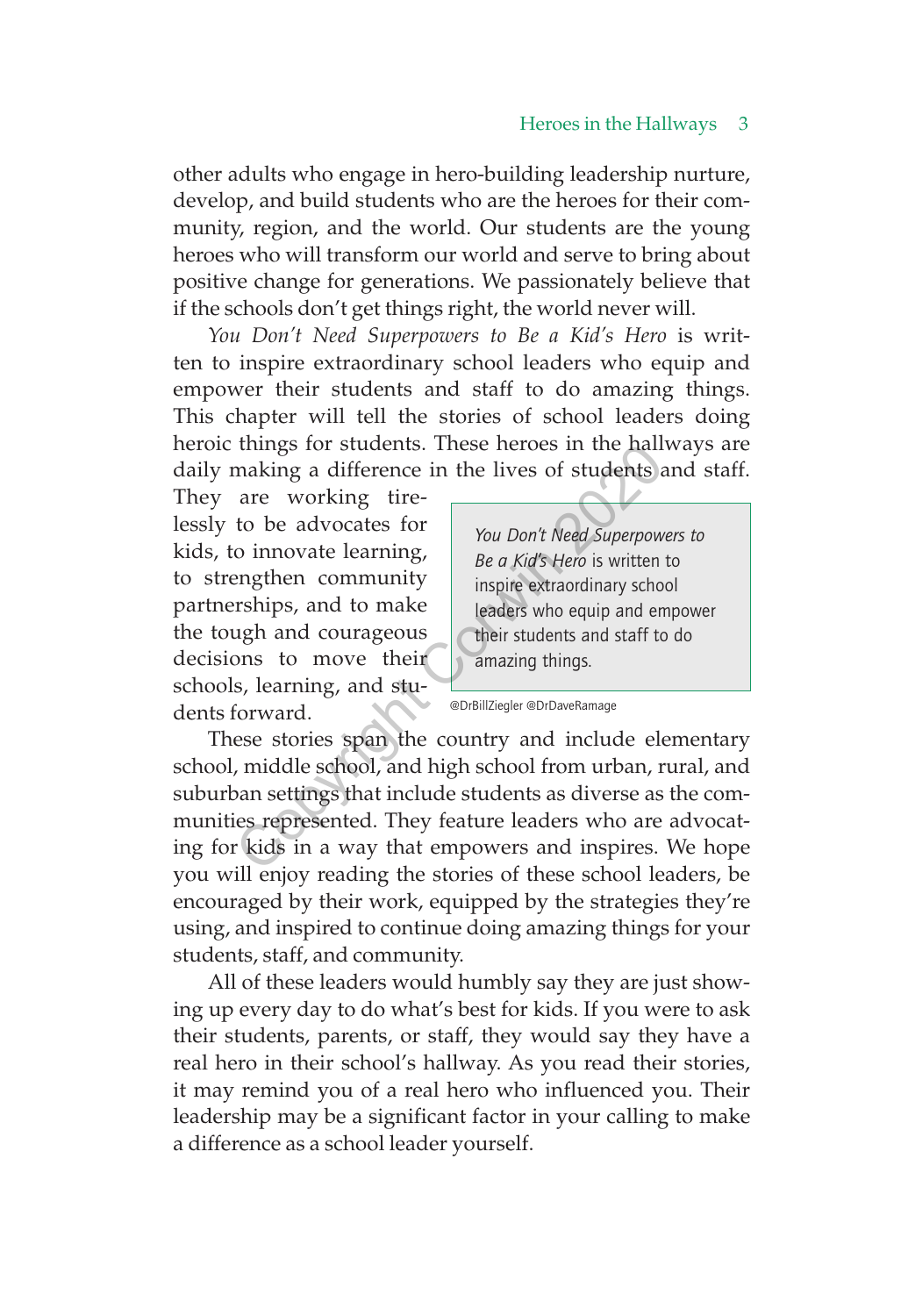## Principal Makes House Calls



Principal, Mr. Matthew Moyer—Rupert Elementary School, Pottstown, PA

Twitter: @MoyerMatthewD @PrincipalsofL

I'MPACT Program Makes House Calls

(385 students in preK through Grade 4: 74 percent economically disadvantaged; Demographics: 34.2

percent White, 33.4 percent African-American, 17.6 percent Hispanic, 12.6 percent multiracial, 1 percent Asian, 1 percent other)

Our first school leader sheds light on the importance of looking deep inside and seeing what students and staff bring to school by connecting with students and families in their lives beyond school. This leader values and understands the importance of understanding the invisible backpack and helping faculty and staff gain an understanding of the lives our students lead and how their lives affect the ways we learn and relate together. Learn more about the invisible backpack and looking deep in Chapter 2. multiracial, 1 percent Asian, 1 percent other)<br>school leader sheds light on the importance of looking deep ing what students and staff bring to school by connecting<br>and families in their lives beyond school. This leader va

Imagine being an elementary school student at home watching your favorite cartoon or playing ball with your sister when a knock comes at the door. Your parents answer the door, and it's your school principal and teachers. Principal Moyer and Rupert teachers visit students at their homes as part of their school district's home visitation program called I'MPACT (I'M Pottstown Action Community Team).

Principal Moyer and his faculty/staff members wanted to recognize the kids in school who weren't getting recognized for whatever reason.

"The team visited students from prekindergarten to fourth grade to congratulate them and their families and to acknowledge the students' success during the first marking period. The program's mission is to 'celebrate learning.' It develops positive communications between the school and families by building relationships with community members. The team makes door-todoor visits to surprise students and their families with certificates of achievement and I'MPACT winner shirts. Students are congratulated for their hard work, citizenship, and positive behavior." The I'MPACT team consists of teachers, support staff, parents, and administrators from Rupert Elementary School.

Principal Moyer said, "This is a tremendous program that allows us to not only recognize positive behaviors in our students but gives our staff the opportunity to meet students and parents outside of the school building in an environment that is conducive to promoting positive relationships.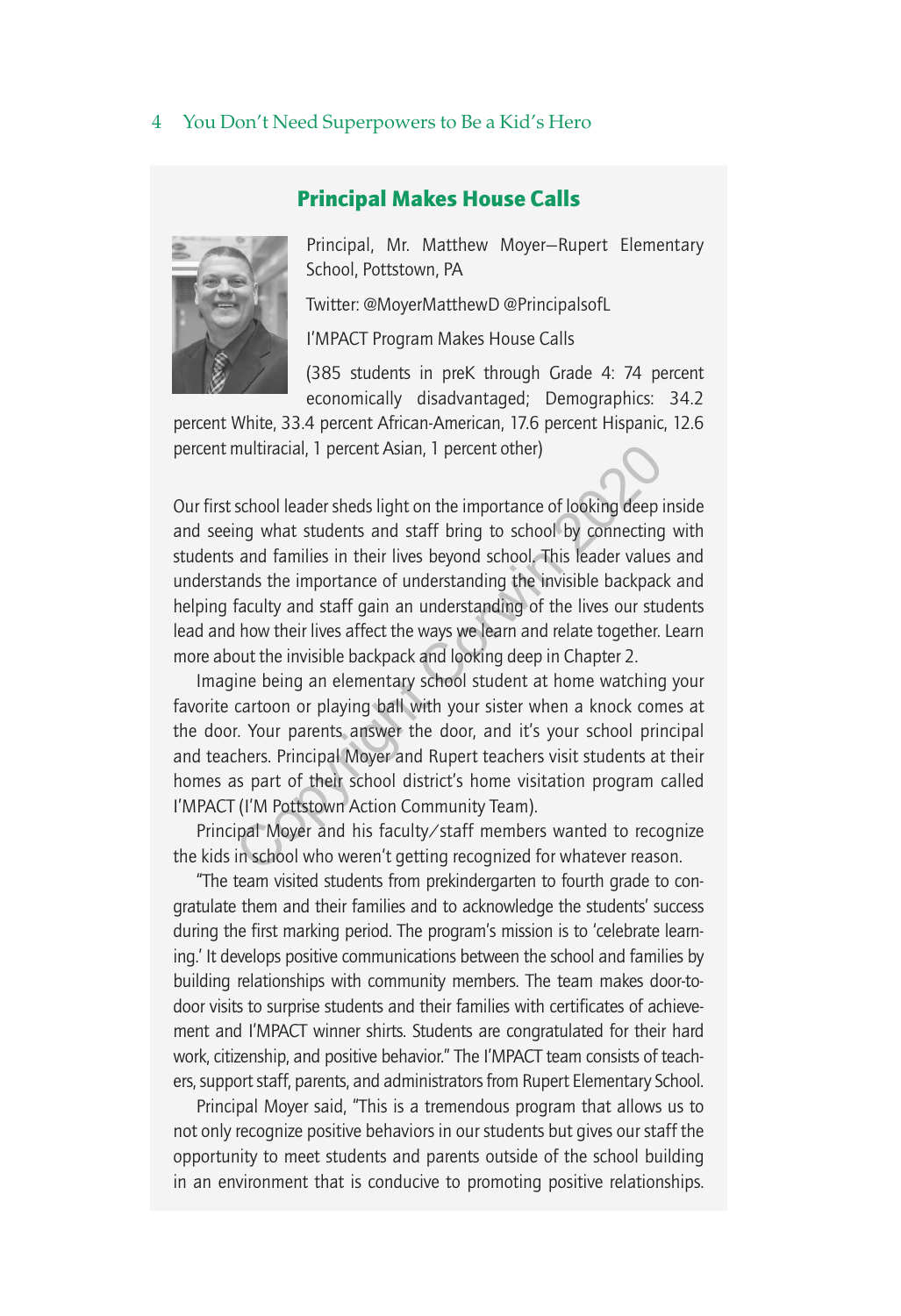As I look at these youngsters that we are recognizing, it reminds me that they are the reason we say 'Proud to be from Pottstown.'" (Brandt, 2014)

Principal Moyer shared, "Each grade level selects one student. We try to select the children who don't normally get recognized, like children who had a lot of improvement in some area. We strive to recognize the kids that always work hard and give their best."

In a neighboring school district, a retired elementary principal would visit the homes of each kindergarten student to welcome them to the school, meet their parents, and read them a story from a book. Dr. Ron Christman served as the principal of Gilbertsville Elementary School in the Boyertown School District. He had close to 200 kindergarten students who he scheduled these home visits with. At the end of his visits, he would give the students the book. Even years later, there are students in the community who still have that children's book on their bookshelves and an eternal memory of a principal who left an indelible mark on their young lives and the start of their education.

It's principals like Matt Moyer and Ron Christman who are going the extra mile for their students, and they are advocating for kids through their actions. Principal Moyer and Christman understand the need to look deep inside the hearts and minds of kids to help them be successful in school. In Chapter 2, we dive deeper into how school leaders can do this and share how to support and help students who are experiencing trauma, how to connect and see all students in the school, and how to develop the hidden strengths of children. Plus, we will share how to nurture and build a culture of relationships, resources, interventions, and wisdom. ct. He had close to 200 kindergarten students who he schedu<br>visits with. At the end of his visits, he would give the students i<br>years later, there are students in the community who still have<br>s book on their bookshelves an

# Manufacturing Our Future



Principal Darci Pollard

Twitter: @ACSCougars

Andrew Carnegie Elementary School

(631 Students: 82 percent economically disadvantaged; Demographics: 97.8 percent African-American, 1.4 percent Hispanic, and 0.8 percent other)

This courageous leader was not satisfied to perpetuate the belief that the information economy was beyond the reach of her female students.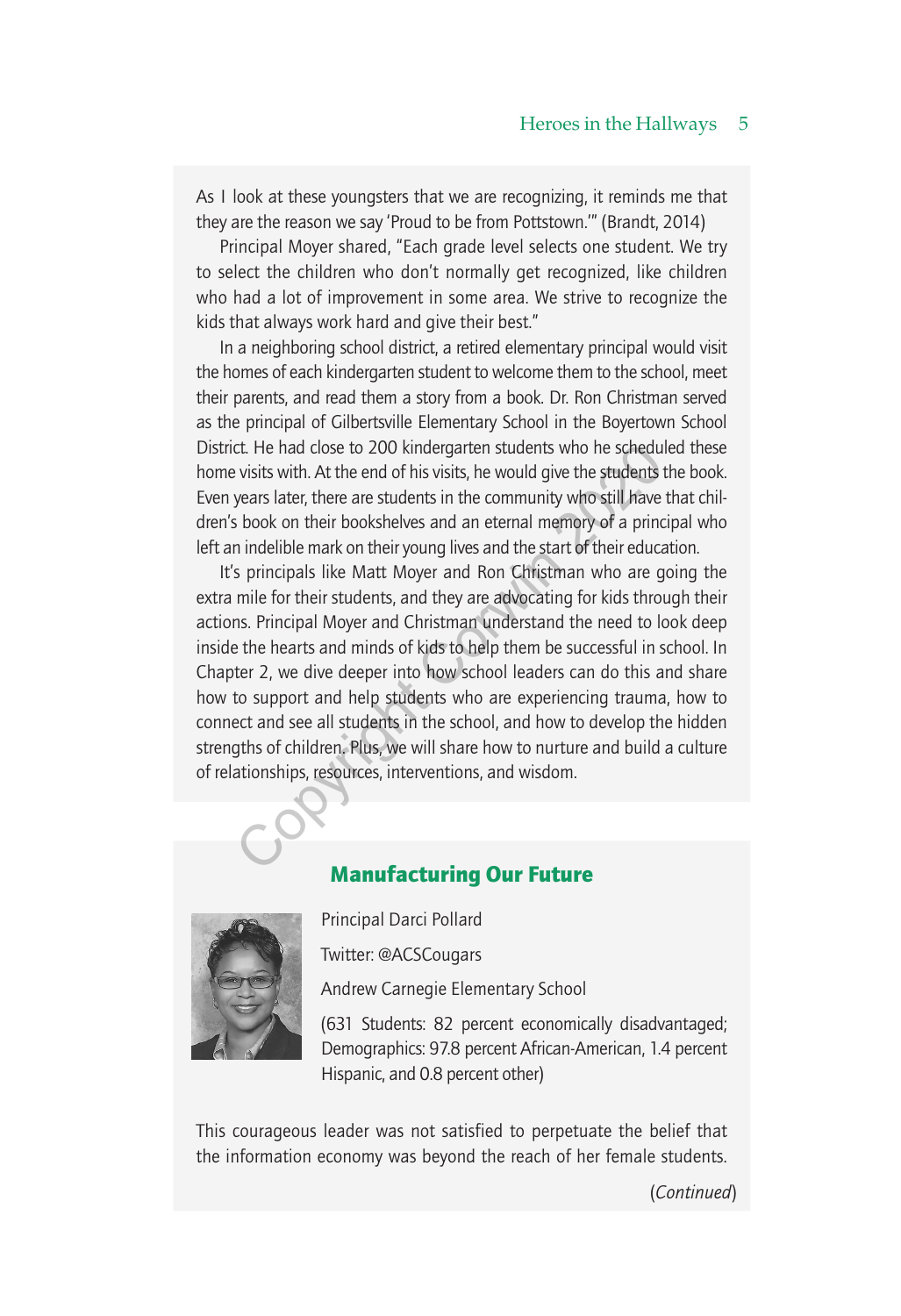#### (Continued)

Her leadership created a space where students could not only gain skills for coding and computer science, but also where they cultivated attitudes and habits that reminded them to break through glass ceilings and barriers. The "Black Girls Code" club was a community of learners dedicated to learning resilience and building grit. We talk more about how hero-building leaders create these kinds of opportunities for their students in Chapter 6.

Principal Darci Pollard and her staff are committed to engaging students through the use of technology. They understand the power technology has to equip and empower students for the future. Their school is equipped with Chromebooks, but Darci and her team didn't believe they were using them to their fullest potential. They were searching for ways to engage all students, especially their girls, in coding. Darci and her faculty believe that coding is the language of the future and that the students of Andrew Carnegie Elementary School need to know and understand the basics of coding.

In an effort to engage girls with coding, Principal Pollard and her faculty started a club called, "Black Girls Code." This club became a huge hit with girls, and they signed up to learn coding in a fun and engaging way. The girls use Ozobots, which are small robots to teach coding and creativity. They also use Scratch coding, which is a programming language and online community where children can code and program through the power of stories, games, and animation. Scratch builds creativity, collaboration, and systems thinking through a fun and interactive digital tool for students. has to equip and empower students for the future. Their s<br>ped with Chromebooks, but Darci and her team didn't be<br>re using them to their fullest potential. They were searchir<br>engage all students, especially their girls, in

Now, the Black Girls Code club is hosting a family STEM (science, technology, engineering, and mathematics) night for families to learn what the girls and school are doing around STEM and technology. Students of the Black Girls Code club searched out funding for the event and worked to plan the STEM night for parents.

Black Girls Code is an organization based out of San Francisco that has the mission to increase the number of women of color in the digital space by empowering girls of color ages seven to seventeen to become innovators in STEM fields, leaders in their communities, and builders of their futures through exposure to computer science and technology.

Principal Pollard partnered with the University of Chicago, UChicago STEM Education Program, to build the Black Girls Code club. By doing this, she was able to get university volunteers and students to help out,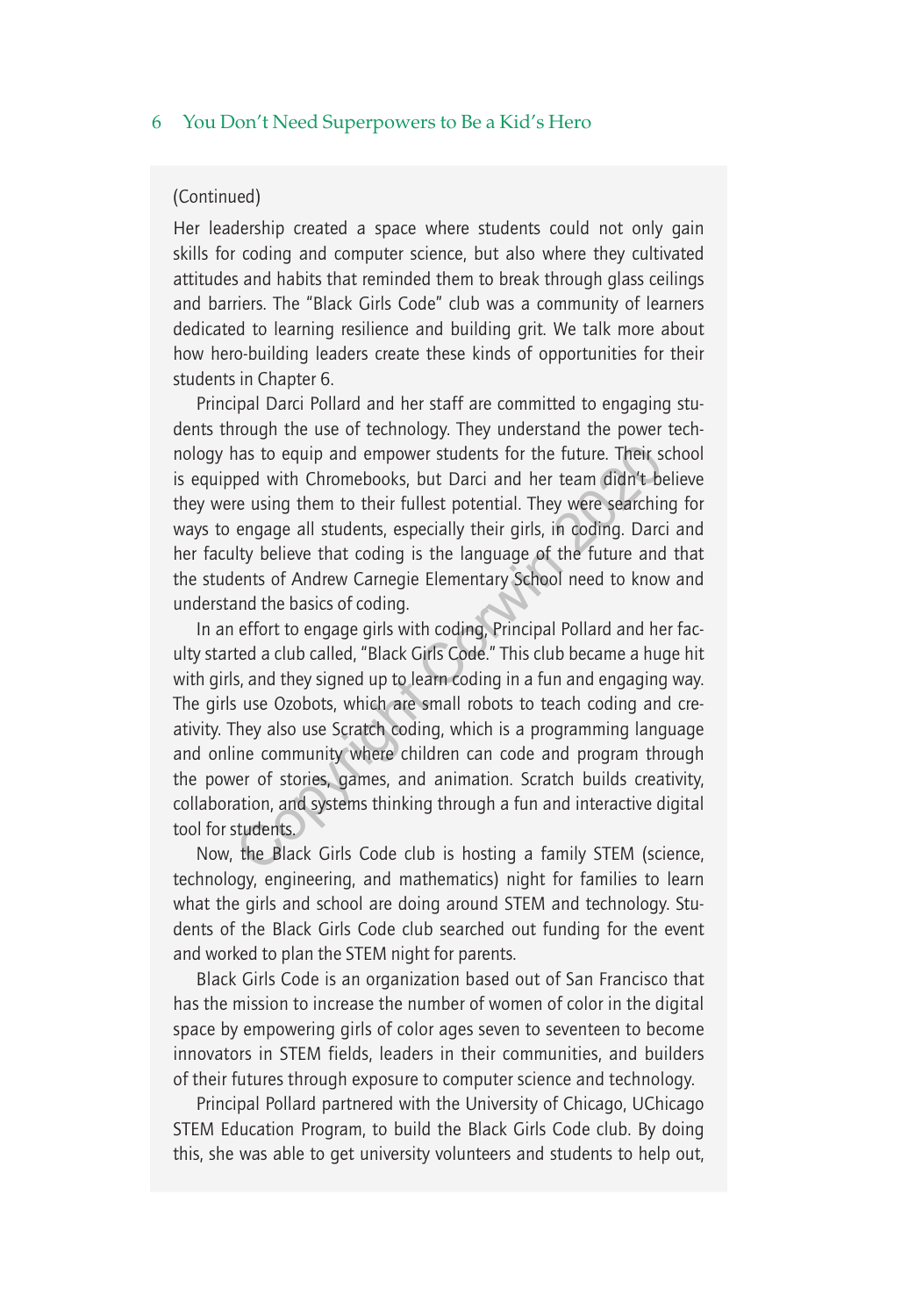had access to university technology, and it provided the girls with role models who were coding as college students.

Principal Pollard shared, "The Black Girls Code club has been great for our school. Girls are now empowered to learn coding. Most importantly, they are learning leadership, creativity, problem solving, and collaboration. I'm so proud of our girls and all they have done to strengthen their learning."

Principal Pollard and her team are modeling the practices showcased in Chapter 7: "Go Big or Go Home! Empowering Students to Be Global Game Changers." The girls at Andrew Carnegie Elementary School are global game changers in their school and community.

We commend Principal Pollard and her team for courageously breaking down historical barricades to engage students in learning. She understands that it will take alien and out-of-this-world ideas to challenge and shatter the status quo for her students to grow, lead, and learn. Learn more about breaking down historical barricades to learning, thinking differently as a school leader, and training as a hero in upcoming chapters. The method of the method and community.<br>
The commend Principal Pollard and her team for courageous<br>
Substitute the status due of the status of our of-this-world ideas to c<br>
Shatter the status quo for her students to grow,

# Telling Your School's Story



Principal Boomer Kennedy

Twitter: @BoomerKennedy

Forbush High School

School Twitter: @ForbushHS, Forbush, NC

(923 students in Grades 8 through 12: 37 percent economically disadvantaged; Demographics:

78 percent White, 18 percent Hispanic, 3 percent African-American, 1 percent other)

Boomer's story reminds us that it's okay—even necessary—to venture into territory we have not mastered in order to help our students and staff. Frequently, leaders feel the pressure to only lead in areas where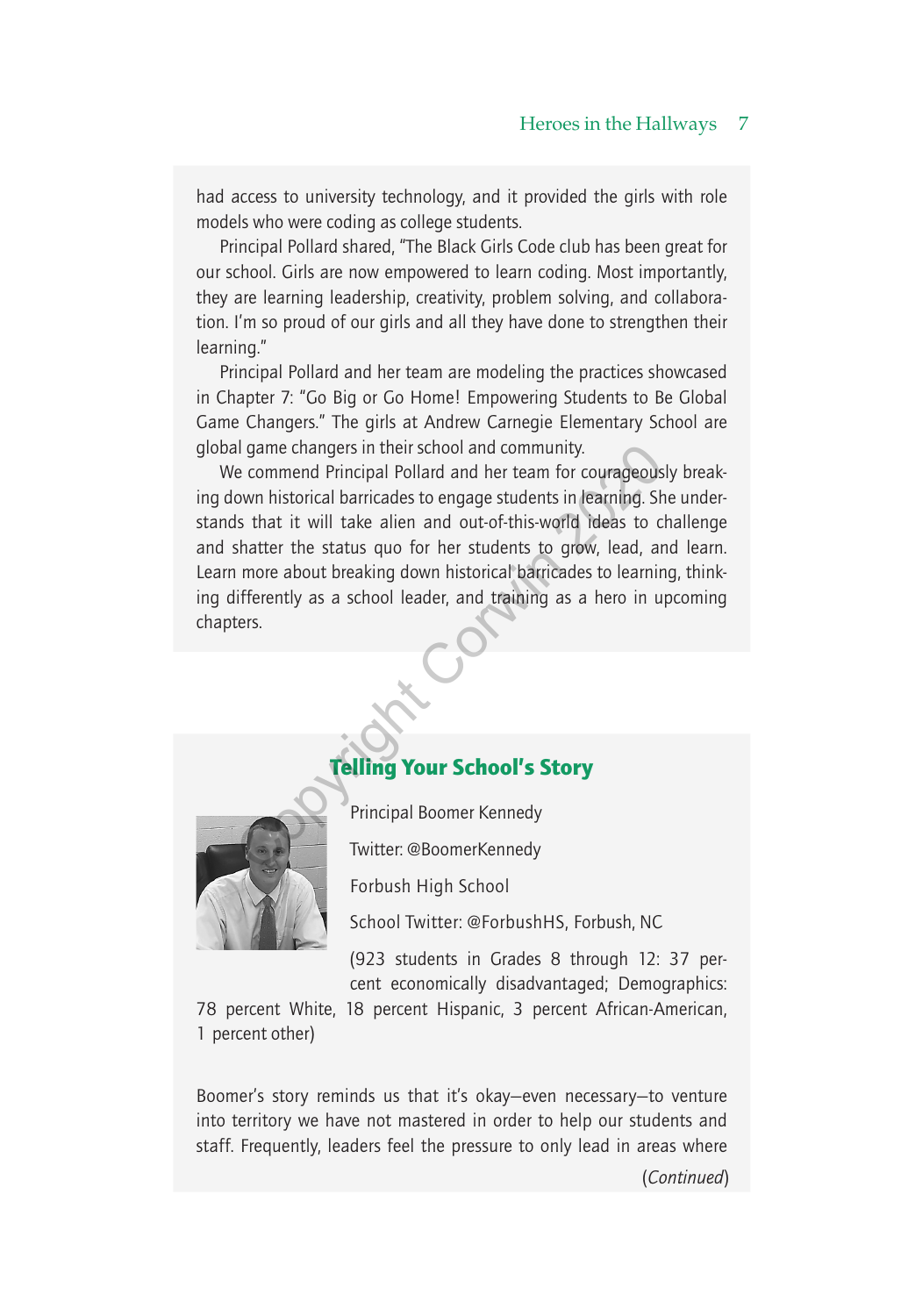#### (Continued)

they are considered to be experts. Boomer (and Bill and Dave) knows this superhero CEO-saves-the-day mentality is not what we need in our schools. If we want our students to believe failure is a part of learning, and we all keep learning, we need to take steps like Boomer did. He saw an authentic need to tell his school's story, and he took the risk to make it happen. Find more information about taking leadership risks in Chapter 8.

Boomer Kennedy and his team understand the importance of leveraging social media to tell their school's story. Even as a young principal, Kennedy doesn't consider himself a techie or digital leader, he came late to the game regarding social media. He learned and grew in this area because he saw the power of social media to showcase the work of his students and staff. He realized one of the most powerful tools to brand his school and to tell his school's story required him to jump into social media headfirst.

Principal Kennedy shared his journey of growing in digital storytelling to tell his school's story in a recent article from the Chase Learning blog. In the following text, he provides insights into his journey:

"My colleagues may find this surprising, since I am pretty active on Twitter now, but I was not one of the first people to jump onto the 'social media' bandwagon. I never got into Facebook, and I was slow to show interest in Twitter, Instagram, or Snapchat. However, social media is a powerful tool that schools, principals, and teachers should be utilizing. If you are not, you are missing out on opportunities to promote your school, communicate with your stakeholders, and grow as a professional. r doesn't consider himself a techie or digital leader, he came ame regarding social media. He learned and grew in this he saw the power of social media to showcase the work is and staff. He realized one of the most powerfu

First, social media tools are a great way to communicate with parents and students on a regular basis. Announcements, special events, upcoming activities, and even weather updates can be shared immediately using any social media platform. Social media is also a great way to 'show off' your school and the accomplishments of your students. My assistant principals and I manage our school's Twitter account, which is also linked to our Facebook account. We try to post and retweet sports scores, classroom activities, club ceremonies, and other student accomplishments throughout the week. This is a great way for your school to 'tell its story' while also boosting school and community pride. Many students and parents are using these platforms, so it only makes sense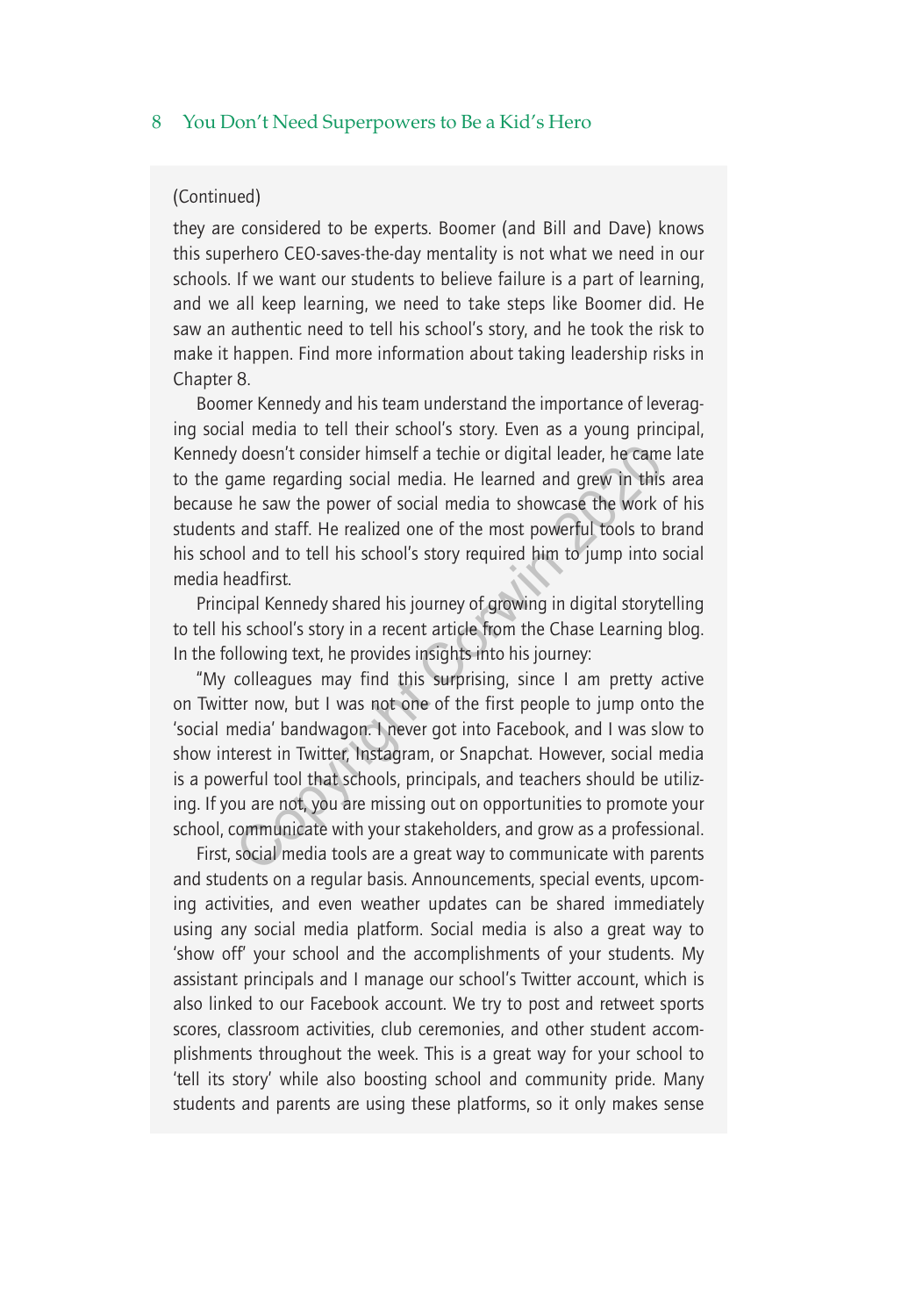#### Heroes in the Hallways 9

for schools to meet them where they are. I highly recommend a free app called 'Buffer' that allows you to schedule posts days, or even weeks, in advance. Buffer is compatible with Facebook, Twitter, and Instagram, making it easy to link multiple accounts so that you save time while reaching an even larger audience.

Lastly, I highly recommend that teachers and principals use social media platforms to connect with fellow educators. Twitter is a great avenue for sharing ideas with educators from around the world. There are so many great blog posts and articles that are shared on Twitter and other social media platforms; it's like free professional development for teachers and principals! Moreover, it is important for our students to see appropriate social media usage. Many of our students do not know how to maturely participate in an online community, so it is vital that we, as educators, utilize these platforms in a manner that models responsible digital citizenship. Sharing articles and ideas, encouraging meaningful dialogue, promoting our schools, communicating upcoming events, and showing off the accomplishments of our students is a powerful way to do just that." The sand principals! Moreover, it is important for our studen<br>priate social media usage. Many of our students do not kr<br>aturely participate in an online community, so it is vital tha<br>ators, utilize these platforms in a man

#### *Boomer Kennedy*

Boomer shares a powerful reminder to us all on how we need to continue to grow and develop our skills to further the work of our students, staff, and school. He couldn't let his fears or insecurities get in the way of showcasing the awesome work of his students and staff. He was courageous enough to learn something new, to admit that he needed to grow, and to take action to improve in this area.

Boomer understands the importance of showcasing student and staff voice and choice that is discussed deeper in Chapter 4. In Chapter 4, we provide school leaders with examples on how to enhance their school's ability to listen to student voice and to increase student choice opportunities in the school. Mr. Kennedy also understands the need to lead courageously by admitting that he needs help and taking the necessary steps to improve as a leader. We discuss this deeper in Chapter 8: "Be Courageous: Risking It All for What's Right." In Chapter 8, readers learn how to lead with courageous fortitude, the power of authenticity, the need to ask for help, and the skills to have courageous conversations in order to transform your school.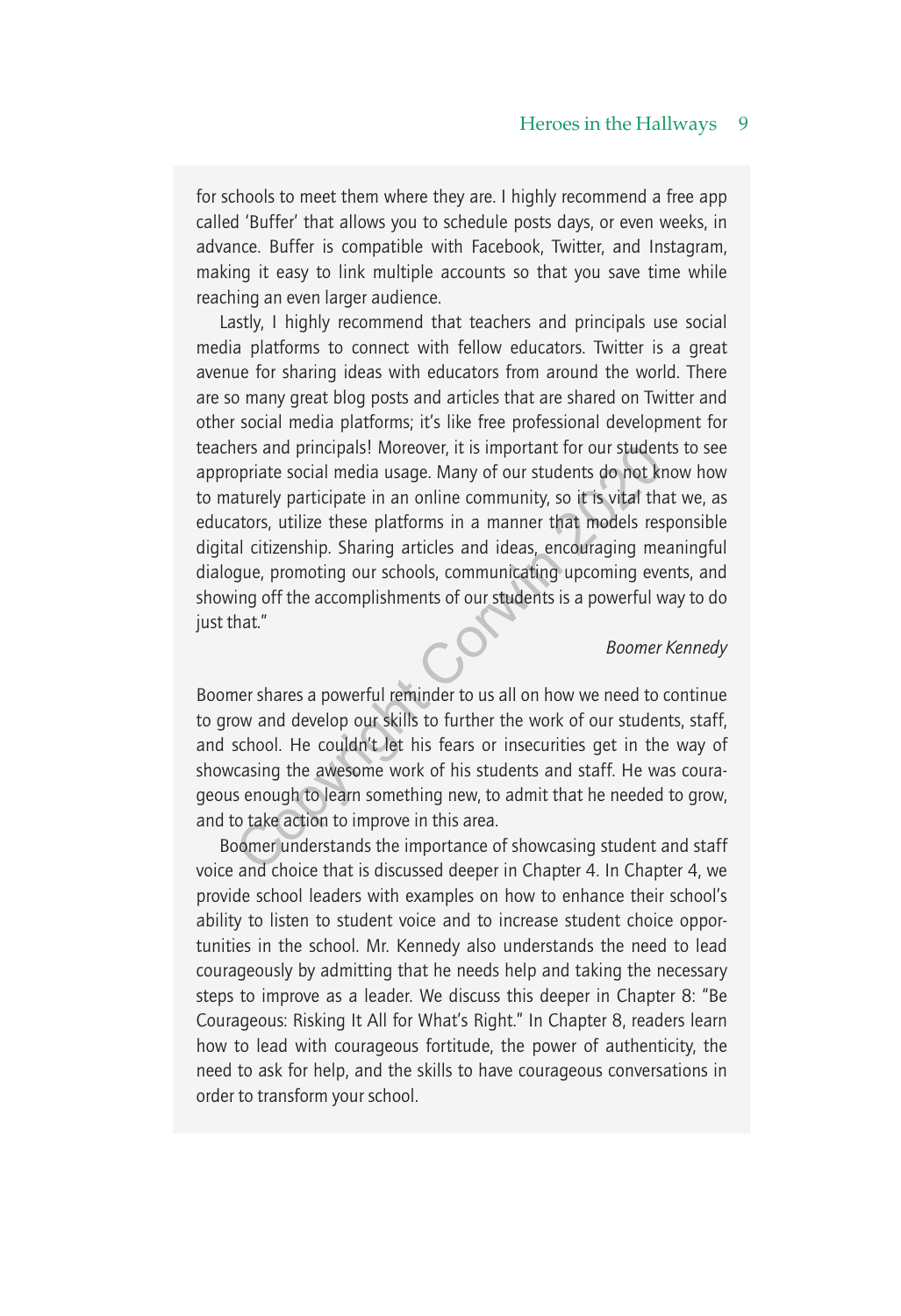# Leading by Example



Principal Darrell Webb

Twitter: @DocWebb1911

Turner Elementary School in Caddo Parish School District, Shreveport, LA

School Twitter: @tigerpride2017

(1,063 students: 92 percent economically disadvantaged; Demographics: 87 percent African-American, 5.9 percent Hispanic, 5.0 percent White, 2.1 percent other)

Darrell's story touches on several aspects of hero-building leadership that create value for his students and staff. You can read more about unleashing the voice and choice of students in Chapter 4 and learn to build resilience and grit for your students in Chapter 6. Darrell's story is all about the authentic, vulnerable, true-to-life leadership of serving others that we discuss in Chapter 3. His unconventional, out-of-this-world approach is an idea we explore in Chapter 5.

Darrell Webb is an innovative leader who understands the importance of leading by example. He models what he expects from his staff, and he works to build trust with everyone in his school. Darrell understands that leadership is more than just a title, it's a consistent and persistent focus on servant leadership committed to the success of every kid in his school. This school year, his team created a welcome video for students entitled, "This Is the Year." The video show students and staff working together to make this the best year ever. Visit our website to view the video at www.chaselearning.org/herobuilding. This video is one testimony of his school's dedication to the success of every child and an example of Darrell's leadership, which is focused on leading by example. ent Aintain-Ainfeirlan, 3.9 percent inspanic, 3.0 percent v<br>ent other)<br>story touches on several aspects of hero-building leade<br>ate value for his students and staff. You can read more a<br>ing the voice and choice of students

Principal Webb shares, "A leader without a vision is like a car with no wheels; you won't get very far." Any successful leader led with and was able to communicate his or her vision. According to Maxwell, "People buy into the leader before they buy into the vision." I have experienced this greatly in my first years in leadership. For my first year as principal, a few teachers bought into my vision from my communication of the vision and from what they knew about me in general. It wasn't until my third year that I began to see a stronger investment into my vision from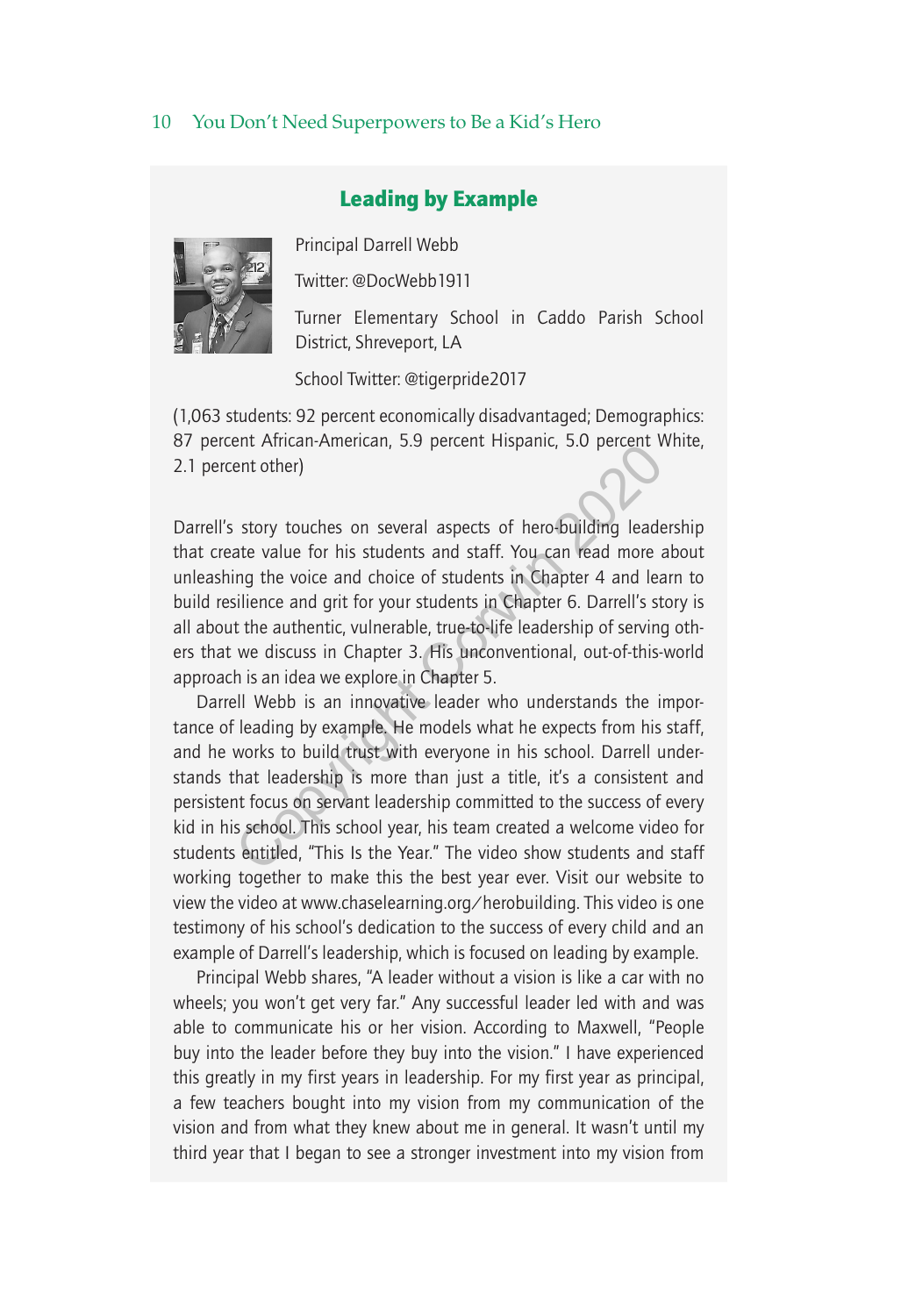#### Heroes in the Hallways 11

my stakeholders. It took proving myself to my staff and getting them to buy into me first. I feel a large contribution of this buy-in was due to me leading by example. I am the first on campus and many days the last to leave the campus. I expect my staff to be on time, so I am always on time. I report to duty every morning and afternoon as well as during lunch. I teach lessons, watch classes for teachers, work weekends with teachers, change trash can liners, serve food in the cafeteria, and eat with teachers/staff. I even performed my first dance in front of an audience for my staff and students. I spend about 15 percent of my day in my office. As a leader, you have to be visible and relevant to your staff and be approachable and positive. We all know the saying, "When momma ain't happy, nobody happy"; well that same saying applies to the school principal. As a school leader, we set the tone for the school. To want a positive staff who has fun with the students, we as leaders have to be positive and fun to work with first. I want a leader who is out here with me in the trenches and not afraid to get his or her hands dirty. As a school leader, we have to be humble and serve in the same trenches we are leading. and positive. We all know the saying, "When momma ain'<br>dy happy"; well that same saying applies to the school prin<br>nool leader, we set the tone for the school. To want a positive<br>has fun with the students, we as leaders ha

# Culture Wins Out!



Principal Mariah Rackley (2018 NASSP Digital Award Winner)

Twitter @MrsRackleyCCMS

Cedar Crest Middle School, Lebanon, PA

(1,150 students: 38.4 percent economically disadvantaged; Demographics: 80 percent White, 12 percent Hispanic, 4 percent African-American, 2 percent multiracial, 1 percent Asian, 1 percent other)

Principal Rackley understands a school can't move forward without a healthy, positive, and collaborative focus on what's best for kids. She understands one of the best ways to value students is to listen to them. Hopefully we can all recall a time when we felt that we were truly heard and understood. What a powerful experience. Mariah's hero-building leadership is helping to create a culture where students are heard, and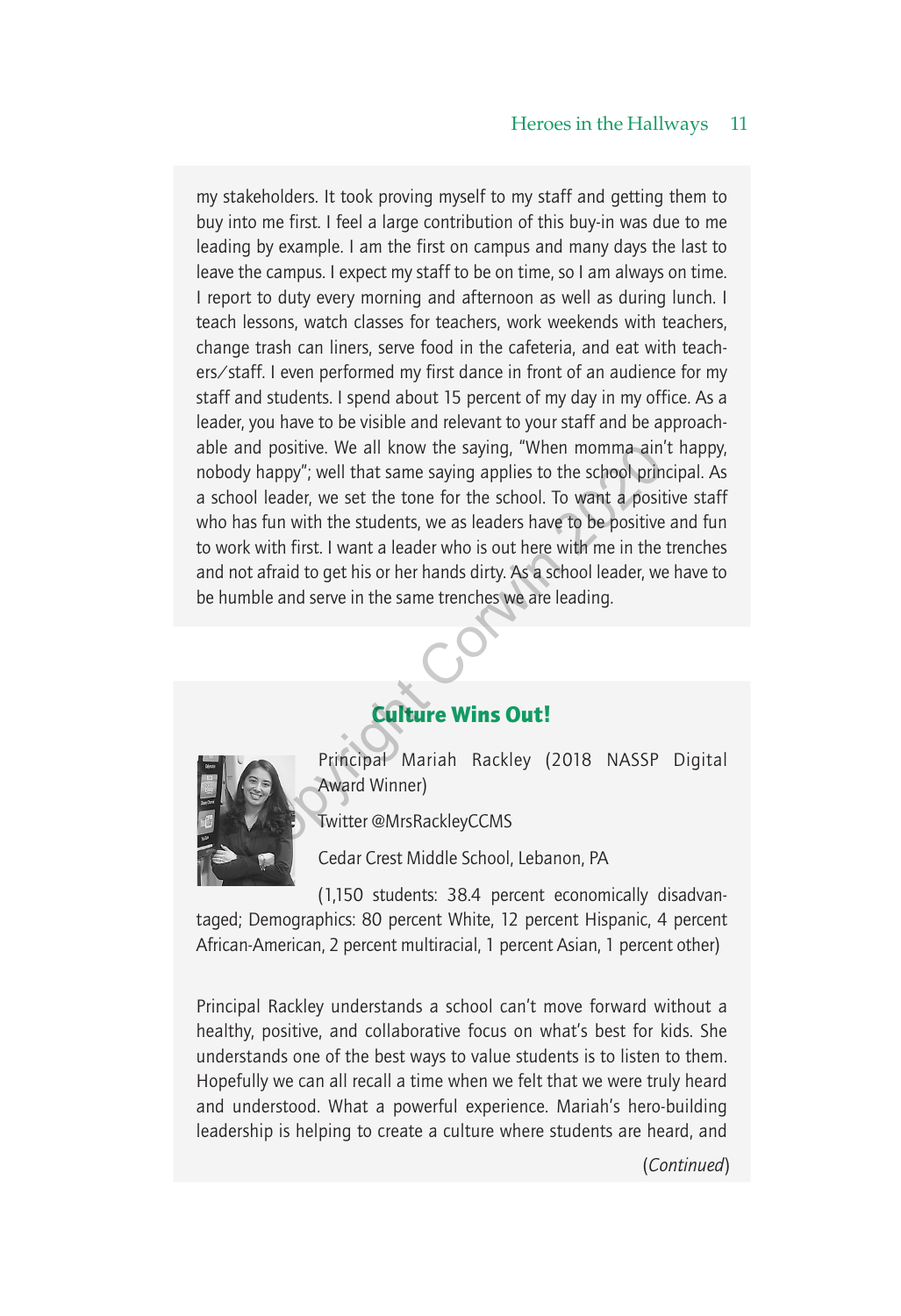#### (Continued)

their ideas are brought to life. Enjoy her story, and learn about more ways to unleash the voice, choice, and agency of students in Chapter 4.

When asked to share about school culture and how she is working with her staff to nurture a positive, caring, and student-centered school culture, Principal Rackley provided the following response:

 "Culture is a crucial part of our job as administrators. It has to be at the core of all that we do while being fostered and cultivated. Culture does not happen by accident. It takes commitment, vision, and dedication to a common goal and belief system. Leaders have to model our expectations for our staff. Kindness, respect, compassion, humanity, positivity, risk-taking, grace . . . our students and staff become a reflection of those fundamental values that shape our culture.

We strive to provide a student-centered culture that is safe and supportive where we celebrate success, risk taking, and innovation. We have high expectations for student achievement and staff performance. We recognize the importance of a growth mindset to constantly improve our practice and think differently about how we 'do school.' Most importantly, we keep our focus on our STUDENTS—in every decision.

Over the past few years, I have become a firm believer in student agency, but it is an incredible paradigm shift. If you have established a culture that values student success and encourages risk taking and individual pursuit of skills, interests, and aptitudes, then choice is a next logical step. Whether you call it student agency, student voice, or student choice, the foundational concept is the same—taking advantage of student interests to make learning meaningful and relevant. tions for our staff. Kindness, respect, compassion, humanity, k-taking, grace ... our students and staff become a reflection<br>damental values that shape our culture.<br>trive to provide a student-centered culture that is safe

Think about how we, as leaders, engage in activities and projects differently when we are interested, motivated, and invested in topics that are personally significant and relevant! What if we give students the opportunity to learn in ways that are meaningful and make sense to them? What if we allow staff to select professional development topics that connect to their passions and their teaching assignments?

In our school, we have created a community service/outreach opportunity for all of our students and staff members called Falcons CARE (Cooperation and Respect for Everyone). Our groups are student selected based on common interests, beliefs, passions, and sparks. It is a time of connection, community, teamwork, citizenship, and thoughtfulness about the 'greater good' that exists outside of Cedar Crest Middle School. Our groups work with community groups like local nursing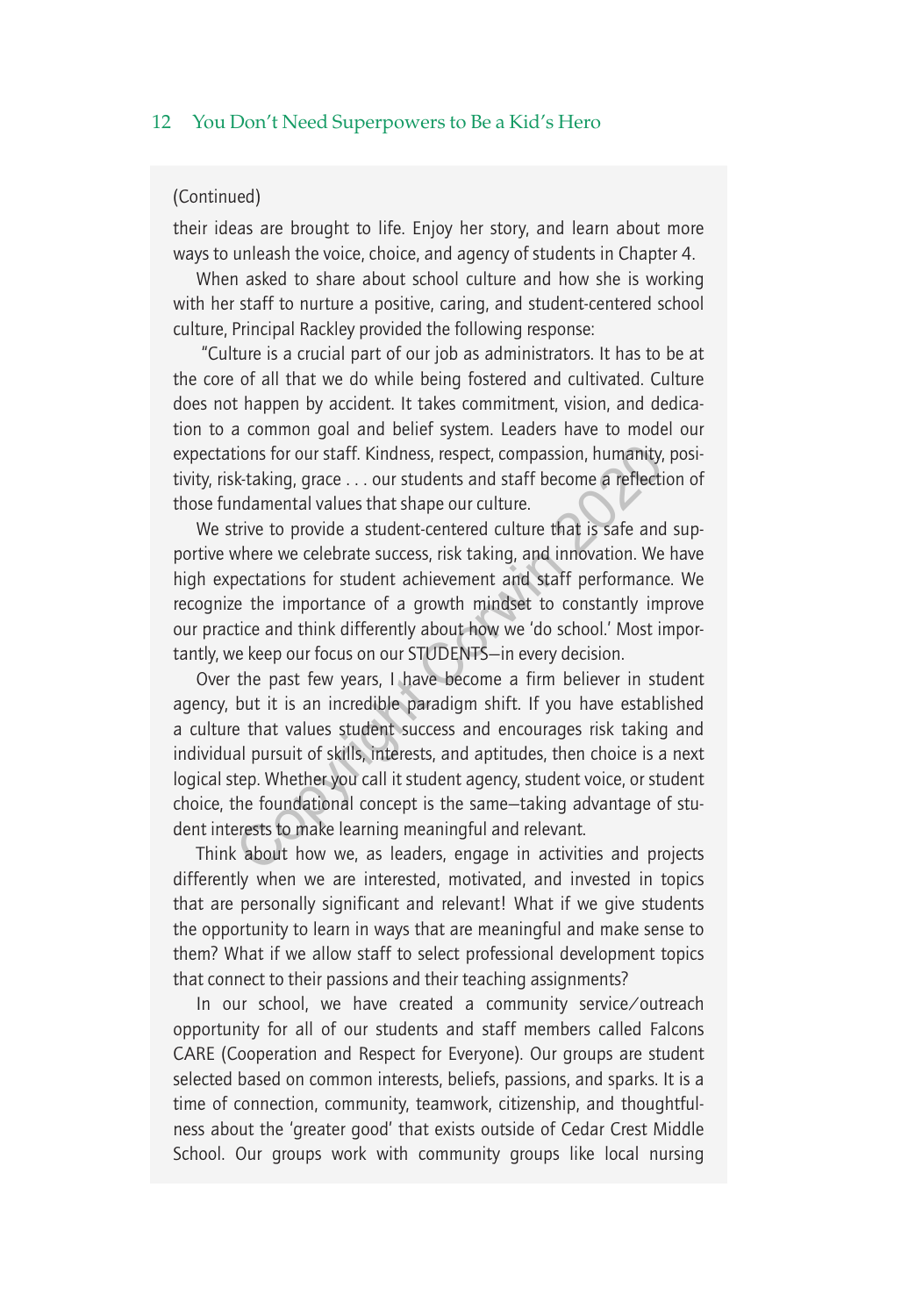#### Heroes in the Hallways 13

homes, animal shelters, our Mini-THON committee, and Domestic Violence Intervention (DVI), to name a few. Our students take on projects like landscaping our campus, quilting for DVI, canning for Mini-THON, and supporting our military. We educate our students about service animal organizations, healthy relationships, childhood cancer and its impact on families, and so much more! Our students learn tolerance, acceptance, compassion, and kindness. We teach our students how to make a difference in our world. They gain insight to the most important life lessons of valuing people as individuals and understanding humanity.

Success breeds success! Students and staff connecting over common interests, experiences, and passions improves your culture. A thriving, positive culture where students and staff are encouraged to grow and take risks inspires high achievement and student success. Connections to other people build an environment where people feel safe. When students and staff feel empowered to take risks, innovate, create, and explore new learning, academic success soars! When students are achieving at high levels in a student-centered environment where LEARNING is the priority, the culture blossoms into a place where students and staff want to learn, work, create, innovate, excel, and succeed together. Connections, culture, choice . . . they are interrelated in an intricate dance that evolves as the goals in each of the three areas are realized. sts, experiences, and passions improves your culture. A<br>ive culture where students and staff are encouraged to g<br>risks inspires high achievement and student success.<br>to other people build an environment where people fi<br>n s

At the end of the day, I have learned that the most meaningful lessons we teach our students do not come from textbooks. The most important things students learn are those lessons we model—how to be kind to others, how to care for each other, how to be members of a community, how to respect others, how to be a good citizen. I hope students and families leave Cedar Crest Middle School confident that we helped them to be better people, better humans. Our students will change our world—we hope our influence makes their impact a positive one!"

#### *Mariah Rackley*

Just like the other principals featured in this chapter, Mariah doesn't consider what she is doing as anything heroic. She's doing what she believes is best for kids, this is exactly what a hero-building school leader does.

Mariah's story probably inspired you to consider ways to improve the culture and climate of your school. Read more about unleashing student voice and choice in Chapter 4 and true-to-life leadership in Chapter 3.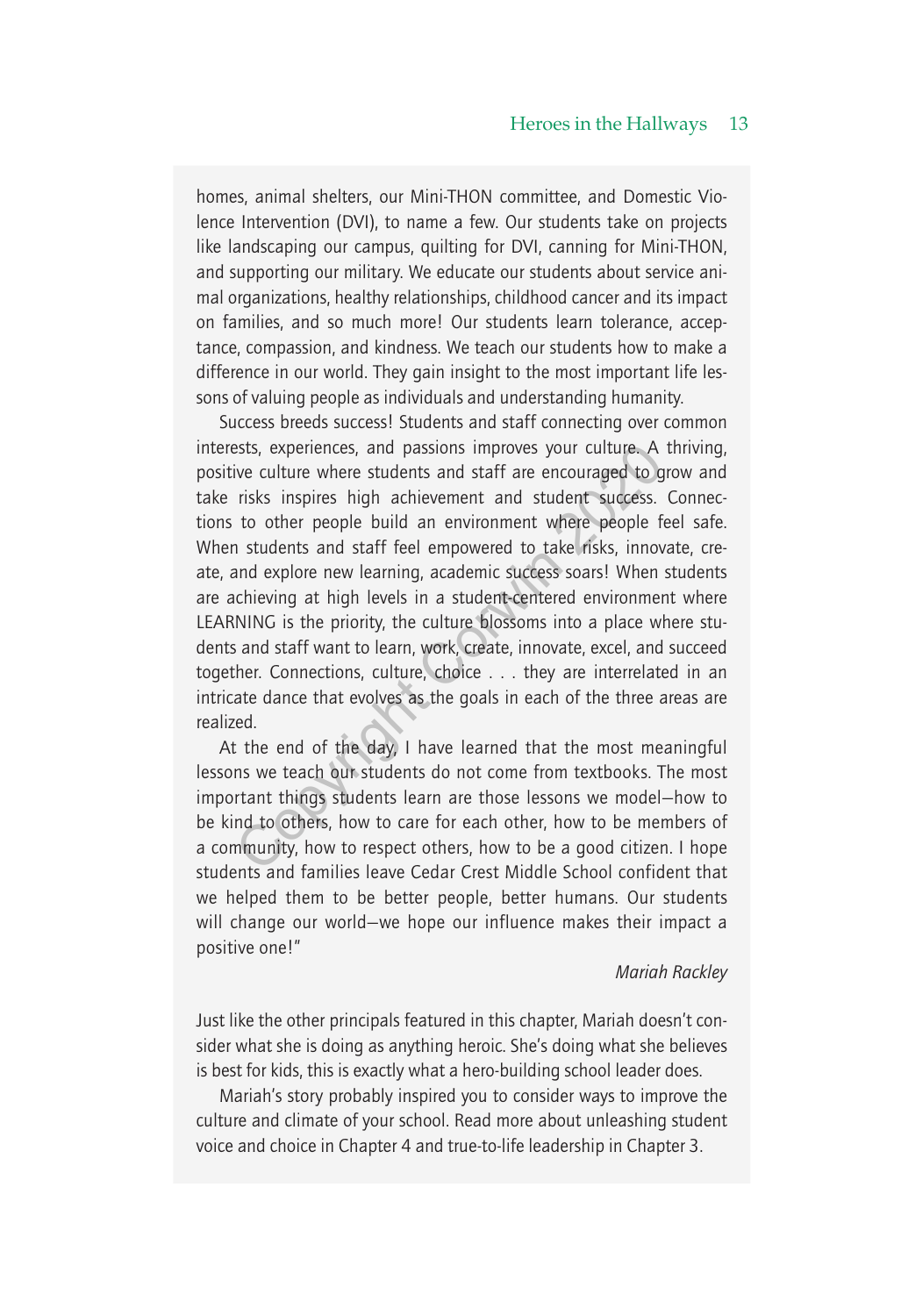# Authentic Leadership



Megan Black, Assistant Principal Twitter: @MaBlackOW

Olathe High School, Olathe, KS

(2,413 students in Grades 9 through12: 32 percent economically disadvantaged; Demographics: 55 per-

cent White, 24 percent Hispanic, 12 percent African-American, 4 percent Asian, 4 percent multiracial, 1 percent other)

Megan reminds us that hero-building leadership principles are timeless. As generations of new leaders emerge, and seasoned leaders step away, we share the passion and responsibility of creating the best spaces for our students' success that we can. This is the work for everyone in the school, and Megan offers some great reminders for ways to create this powerful culture for our students. See how John Wooden's work connects to our schools, and how this young leader has set a true-to-life example we can all learn from. Read more about authentic leading in Chapter 3. reminds us that hero-building leadership principles are tim<br>rations of new leaders emerge, and seasoned leaders step a<br>e the passion and responsibility of creating the best space<br>lents' success that we can. This is the wor

Megan Black is a young school leader focused on growing and learning. She loves her work at Olathe High School and understands the need for authenticity as a school leader. Veteran school leaders can learn a lot from this millennial school leader—we certainly have! Her passion, authenticity, and focus on working hard is admirable. Assistant Principal Black has grit, and she is willing to do whatever it takes to lead students to success. Megan shares two lessons that she learned about authentic leadership that is committed to working hard for kids. Below are excerpts from Megan Black's recent blog post for the Chase Learning blog:

We millennials get a bad rap for our lack of authenticity, as many people don't perceive us as genuine. Starting in college, my leadership role model has been John Wooden. So, ironically, I'm taking my cues from one of the greatest, most authentic leaders, born in 1910. Each lesson is a quote from Wooden, and I'll elaborate on what they mean to me as a school leader.

## Lesson 1: Nothing will work unless you do.

This is a lesson that my parents taught me very early on in my life. If you're not willing to work hard and better yourself every day at the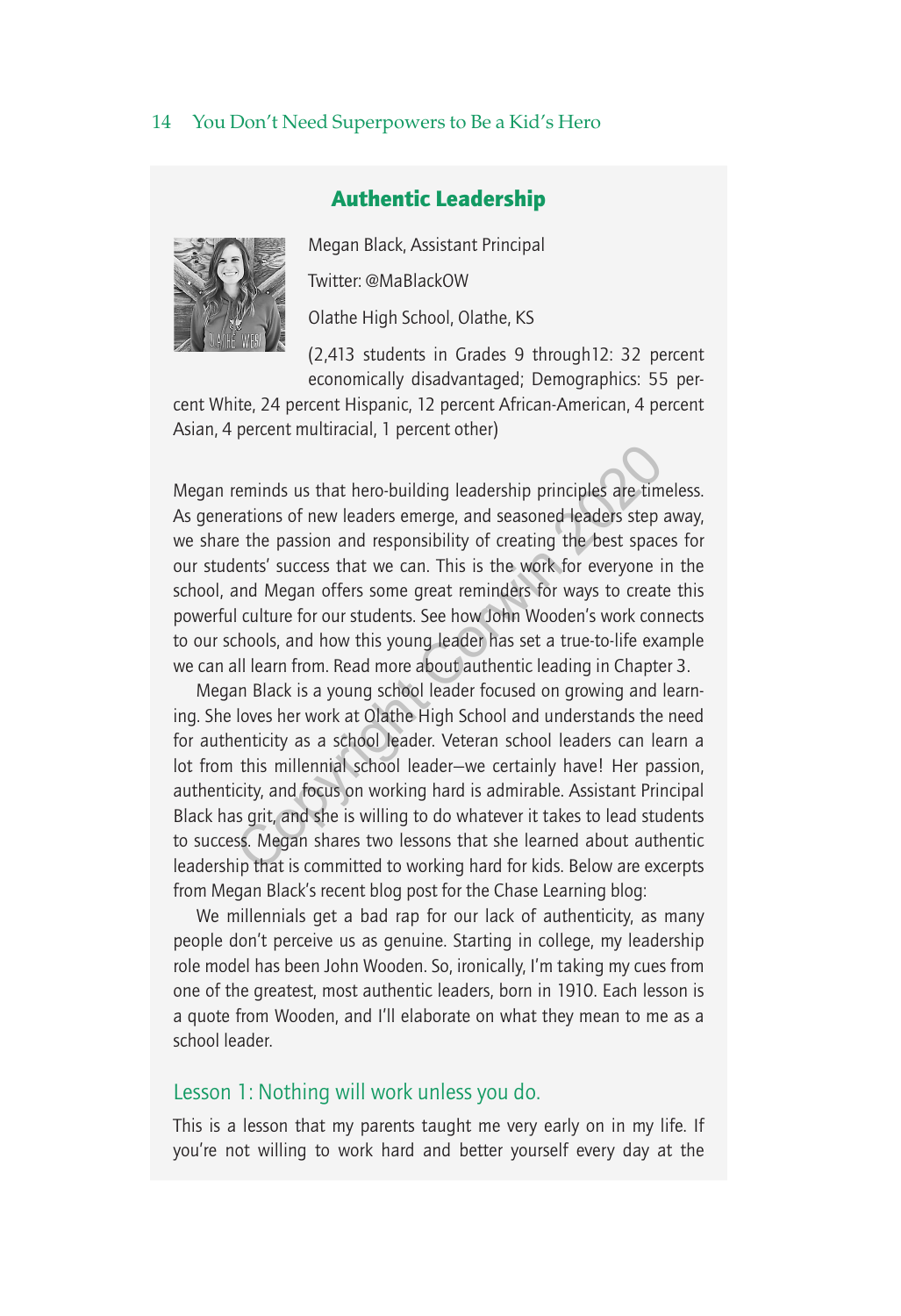things in which you strive to be successful, then don't be surprised when you fall short. As a school leader, it is important that teachers can expect that you will work as hard as you can on the things in your charge. Part of being an authentic leader is being a person willing to take any challenges head on. This can present itself in many different forms, especially depending on your role in your school. In our building, each assistant principal has distinct responsibilities. Mine come in the form of curriculum and instruction. Each member of our admin team puts in hours and hours of hard work specific to their responsibilities. We value hard work, and we don't stop until the job is done. I love that about our team. For me, hard work looks like:

- Collaborating with teachers on mission, vision, and goals
- Providing top-notch, personalized professional development
- Learning as much as I can, as often as I can
- Providing resources and feedback to teachers

# Lesson 2: Things turn out best for the people who make the best of the way things turn out.

This is one of my favorite quotes by Coach Wooden. It's his way of saying, "When life hands you lemons, make lemonade." Every single day, we are faced with stressful situations. Every single day, we could let that stress bog us down and start to make us truly unhappy, and nobody wants to work for an unhappy leader. As administrators, we see students who really struggle. It may be behavior, academics, mental health, a trauma-filled student, or any combination of the above. We also navigate stressful situations with other adults in the building and work to find resolution for all. There are days when you get to your desk at 4:00 pm and feel truly beaten down. We've all been there. But, if at the end of the day, you know in your heart that you did well by students and staff in the building, things have a way of working out. Now, back to Lesson 1—things don't necessarily "work themselves out." They work out because of the hard work we put into each situation in our care. Here are the biggest takeaways from this lesson: and work looks like:<br>
Collaborating with teachers on mission, vision, and goals<br>
Providing top-notch, personalized professional developmer<br>
Learning as much as I can, as often as I can<br>
Providing resources and feedback to

• Keep a positive outlook, there is always a way to successfully navigate through a given situation. Your positivity has to be genuine, or people will see right through it.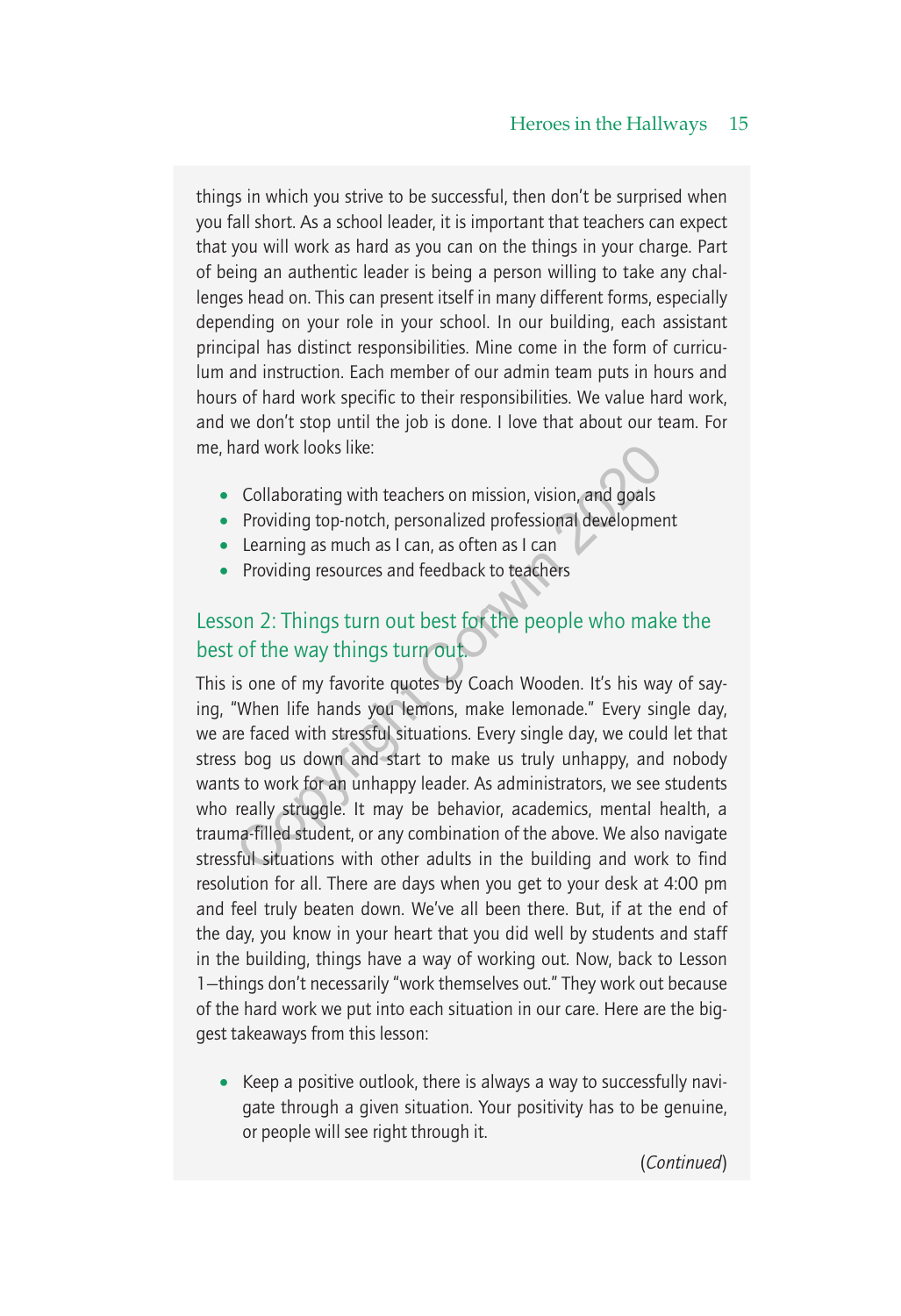(Continued)

• Reflection is key. If you feel like you didn't make the best out of a situation, change your actions for next time. The most authentic leaders are the ones who learn from mistakes.

As a young leader, I hope to make it clear to students and staff that I genuinely care about them as people and that I will work hard day in and day out to see through our mission. It's important as a young leader to focus on values that transcend generations. The things I mentioned: hard work, making the best out of any situation, and genuinely listening to others, even those who disagree; I hope they speak to a leader of any age.

#### *Megan Black*

If you asked Megan if she was a hero, she would say that she is too young or that she's just doing what she thinks is best for kids. But, this talented millennial is wise beyond her years and practicing hero-building leadership on a daily basis. The students at Olathe are blessed to have her as their assistant principal.

# **Heroes Are Built**

Heroes are built, not born. Being a hero takes a conscious and intentional focus on committing to something higher than yourself. It requires you to put aside your own wants, sacrifice for the greater good, and have a tireless commitment to improving the lives of others. We are not calling school leaders to some fictitious and unreachable level of leadership; just the opposite. We challenge you to live out the words of this book and to work every day to be a focused, tireless, and vocal advocate for kids. By doing this, you are working on hero-building leadership that will create an extraordinary school for your students. It's close to impossible to be committed to hero-building leadership and not have your school become an extraordinary school. Schools reflect their leaders. If the leaders in the school are dedicated to hero-building leadership then the lives of students and everyone in the Megan<br>
Sked Megan if she was a hero, she would say that she is<br>
r that she's just doing what she thinks is best for kids. But<br>
millennial is wise beyond her years and practicing hero-bui<br>
ip on a daily basis. The students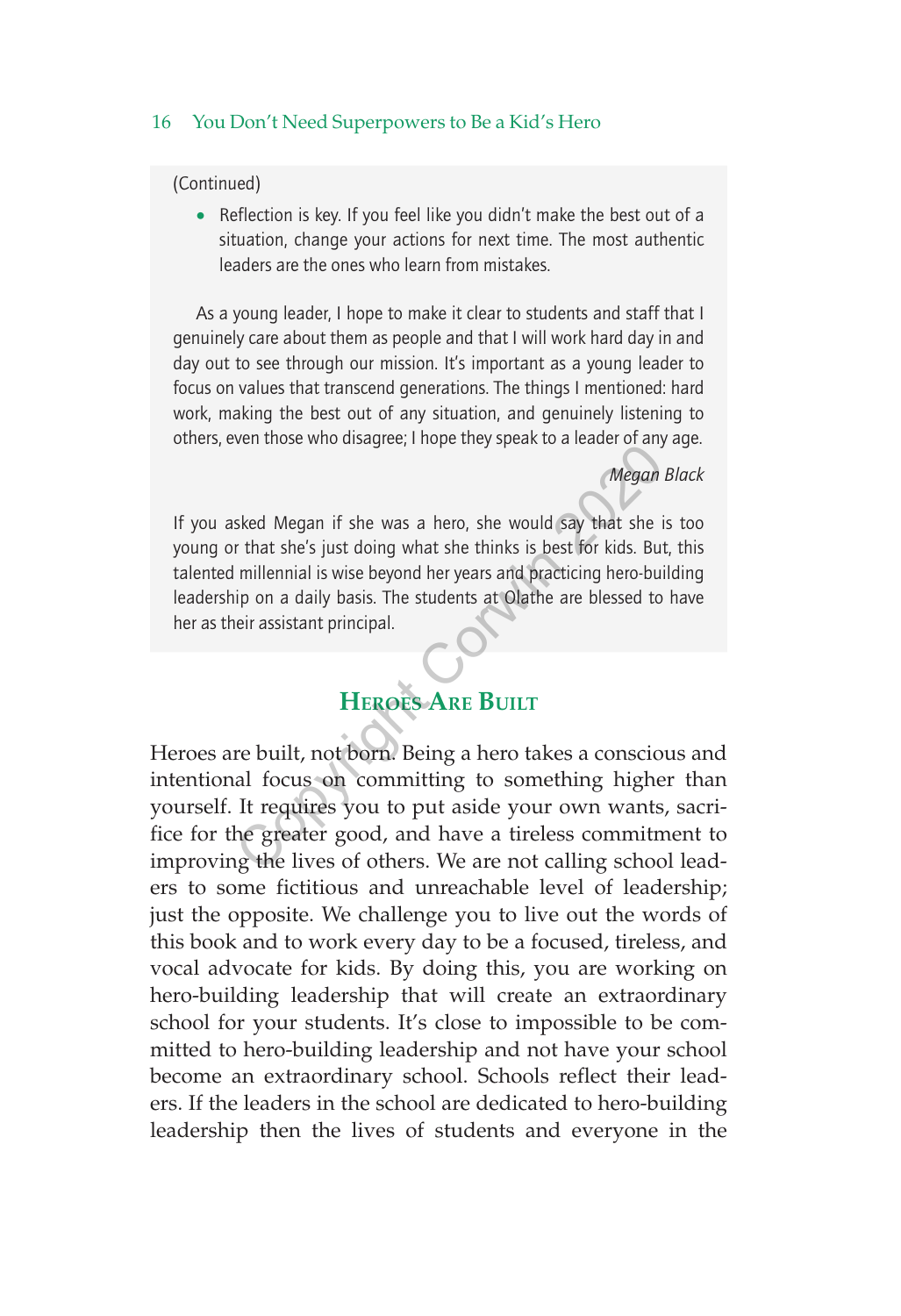school will be strengthened. Our kids, and our schools, are hungering for leaders who are committed to hero-building leadership.

The culture of hero-building leadership is collaborative at its core, we cannot do this work alone. Be intentional in building a team, schedule collaborative leadership time, and commit to doing this work together.

Hero-building leadership nurtures a school culture that values everyone, is committed to success of all members of the school culture, and strives to challenge everyone to fulfill their dreams and aspirations. This type of culture needs intentional leadership and focus to maintain a steady level of growth and nurturing.

Hero-building leadership is meant for all leaders, not just the principal team. Teachers, school counselors, para-educators, and all additional supportThe culture of hero-building leadership is collaborative at its core—we cannot do this work alone.

@DrBillZiegler @DrDaveRamage

ing staff are encouraged to read this book and practice herobuilding leadership principles. We encourage you to work together as a diverse school leadership team to complete the Hero Training at the end of each chapter. If you really want to take your hero-building leadership to the next level, consider having a collaborative book study with students and work through the Hero Training activities at the end of each chapter with students, staff, and parents. Sand aspirations. This type or culture needs in<br>thip and focus to maintain a steady level of grains<br>ing.<br>The culture of hero-building<br>ing.<br>The culture of hero-building<br>in meant for all lead-<br>the principal<br>teadership is col

We close out this chapter with a powerful quote from one of our favorite poets, Maya Angelou. Let this quote challenge all of us to be heroes who focus on making sure every child feels valued, encouraged, and empowered.

*"I've learned that people will forget what you said, people will forget what you did, but people will never forget how you made them feel."*

*—*Maya Angelou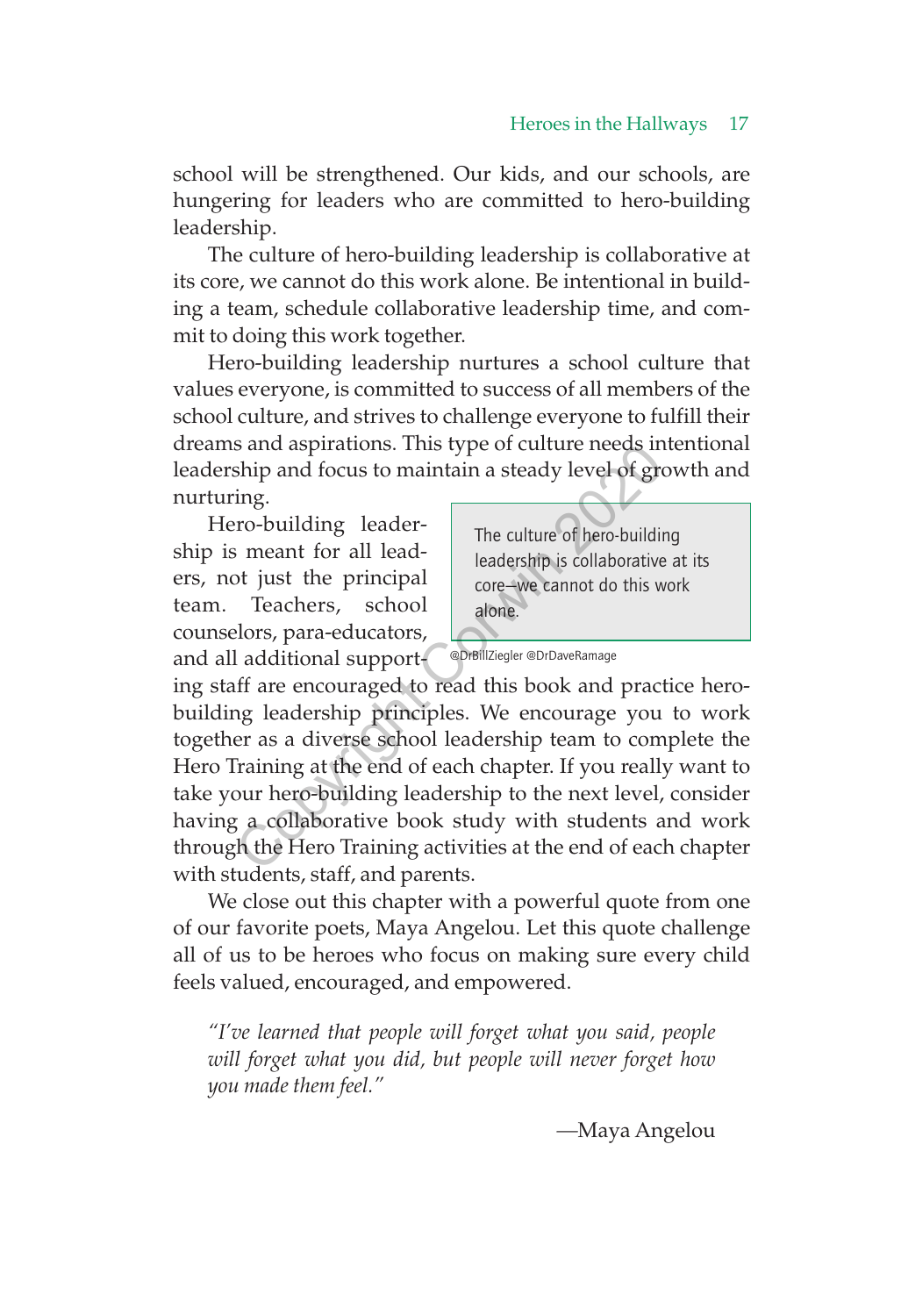# HERO SIGHTING

"Actively working towards developing positive teacher– student relationships becomes a primary goal, one that establishes your professional standing, and allows you to have a strong effect on the lives of your students" (Hattie & Yates, 2014, p.19).

Reflect with your team. What stories about creating relationships can you share? What impact have you and your staff had on the lives of the students you serve?

Take some time to consider a powerful story that describes the impact you or a colleague has had with one of your school's students. Try to condense this story into a short video, podcast, or written piece that can be shared (or read) in three minutes or less. Creating a collection of these stories helps others see what heroes look like in the school setting and reinforces the culture of hero-building that will transform your school. Some time to consider a powerful story that dead to you or a colleague has had with one o students. Try to condense this story into a bodcast, or written piece that can be shared (or minutes or less. Creating a collection

# HERO TRAINING

Use these activities to nurture your skills. Even better—gather with your team to embed these skills in your work and empower your students to become heroes that change their world.

Hero Training for this chapter is all about telling your story. This kind of exercise can be a powerful type of professional learning (Ramage, 2007). It also provides powerful material to explore beliefs and communicate with a wide range of stakeholders.

- 1. Work with your team to create and write your school's story. Write the story in 250 words or less, and then share it out with everyone in your school.
- 2. Who are the heroes in your school? Take time to celebrate them and elevate them for the work that they are doing on a daily basis.